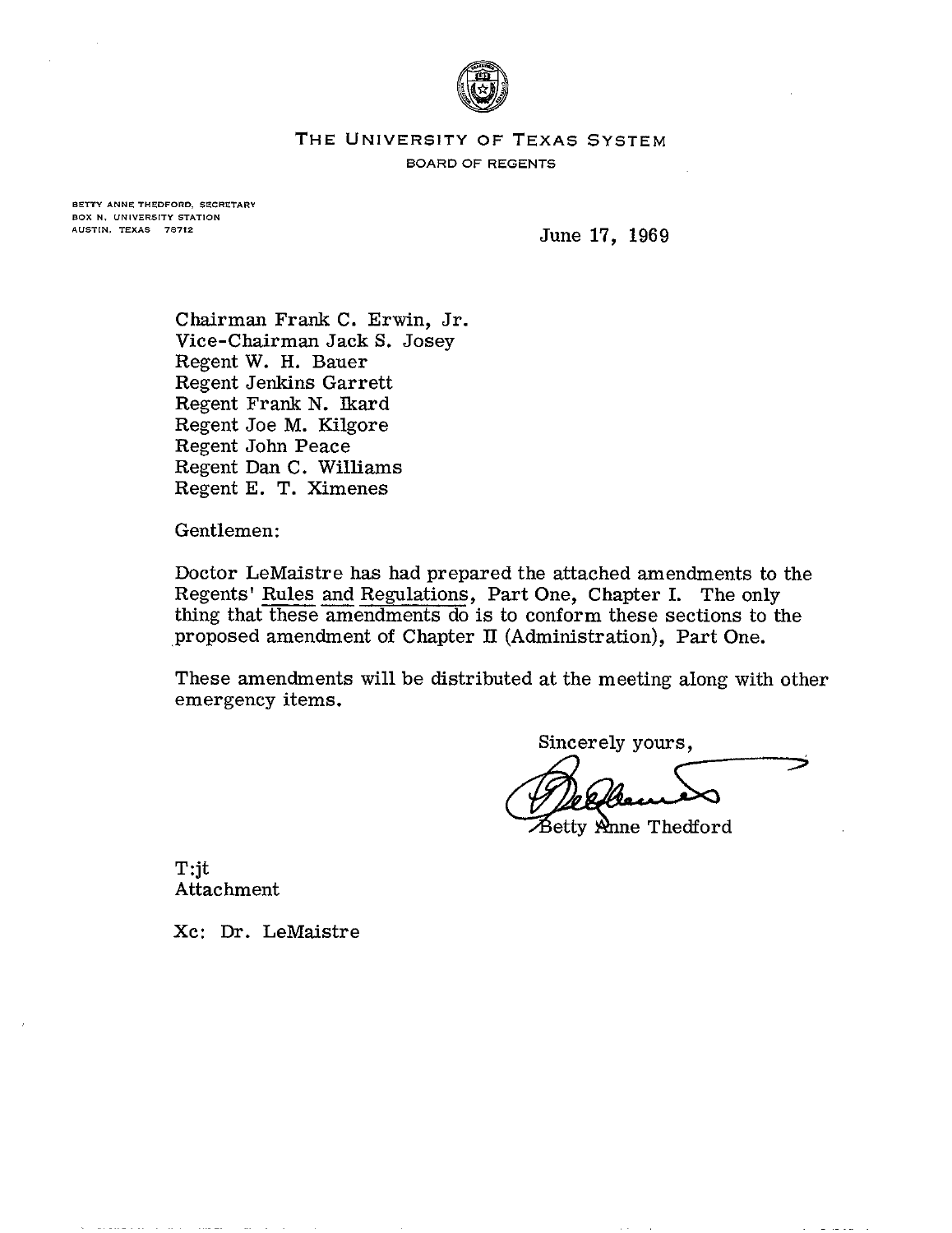<sup>1</sup>. Amend Sections 8.6, 8.7, and 8.8, Chapter I, Part One, Regents' Rules and Regulations, to read as follows:

8.6 Communications to the Board.

- 8.61 Nothing herein shall be construed to prevent members of the Board of Regents from informing themselves as to their duties and obligations in such manner as they may deem proper. However, the regular channel of communication from members of the Board of Regents to the faculty, staff, and administration is through the Chancellor, the Deputy Chancellor, and  $/THROUGH$ the chief administrative officer of the institution involved, and a copy of any communication sent by a Regent directly to any member of the faculty, staff. or administration should be furnished to the Chancellor, the Deputy Chancellor, and  $\binom{r}{10}$  the chief administrative officer of the institution involved. All staff and faculty proposals that are to be acted upon by the Regents shall be presented to the Deputy Chancellor and the Chancellor in sufficient time to permit wegent directly to any member of the factory, searlow and love defined to the Chance lor, the Deputy Chancellor, and (TO) the chief admitstrative officer of the institution involved. All staff and faculty proposals that ar recommendations thereon, and transmit them to the Secretary to the Board no later than seventeen days prior to the next meeting of the Board, in order that the calendar, agenda, and supporting material may be prepared in time to mail to the members of the Board ten days in advance of the meeting. Until fourteen days prior to the Regents' meeting, the Secretary shall receive from the Deputy Chancellor and the Chancellor items that arise too late for the ten-day submission to the Regents and shall mail these supplementary agenda items to the members of the Board so they will be received at least five days prior to the meeting. Except where emergency proposals are involved, all such proposals not submitted to the Secretary within the time prescribed shall not be considered by the Board but shall automatically be deferred until the next meeting of the Board.
- 8.62 Except upon invitation of the Board of Regents, the Chairman of the Board, *[ORJ* the Chancellor, or the Deputy Chancellor, no person shall appear before the Board or any committee thereof unless he shall file with the Secretary to the Board a written request for such appearance at least ten days before the date of such.appearance and unless the Chairman of the Board, or a majority of the whole Board, shall approve such request.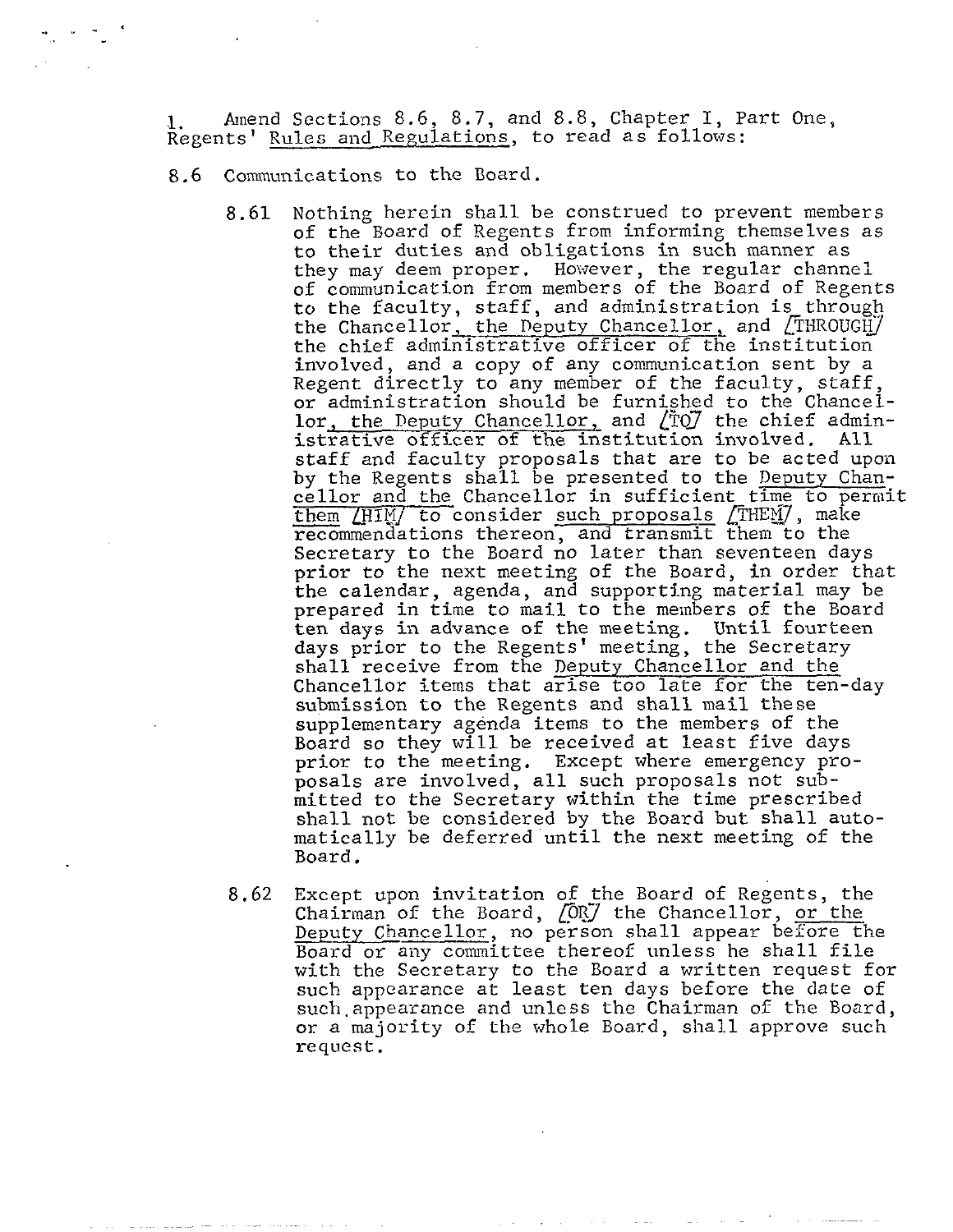- All official material to be distributed to the 8.63 Regents shall be transmitted through the Office of the Secretary to the Board. Copies of all official communications from administrative officers to the Regents shall be sent to the Secretary. Communications from the Deputy Chance1.lor and the Chancellor shall be exempt from this requirement at their /HIS7 discretion.
- $8.64$ A docket, to be entitled the "Chancellor's and Deputy Chancellor's Docket," composed of routine matters arising from System [CENTRAL] Administration and the component institutions. which are required to be reported to or approved by the Board of Regents in accordance with established policies of the Board, shall be prepared as directed and approved by the Deputy Chancellor and the Chancellor. The Chancellor's and Deputy Chancellor's Docket shall be distributed by the Secretary to all members of the Board eighteen days before the Board convenes, together with a ballot to be returned fourteen days thereafter. The ballot will read: "Approved, except as to the following items:" with space provided for listing the excepted items. Any excepted item listed by any Regent will not be approved but will be referred to the Committee of the Whole for consideration at the next meeting of the Board. All items not excepted by any Regent will be deemed approved without further action of the Board, and will be reported for the record in the minutes of the next meeting of the Board as an attachment to' those minutes. Any Regent whose completed ballot has not been received by the Secretary at the conclusion of business on the fourteenth day after the Chancellor's and Deputy Chancellor's Docket has been mailed items in the Docket, without exception.
- Ior s and Deputy Chancellor s Docket has been mailed<br>
to such Regent shall be deemed to have approved all<br>
items in the Docket, without exception.<br>
Except for communications from the Deputy Chancellor<br>
the Chancellor, and Except for communications from the Deputy Chancellor, the Chancellor, and the Secretary to the Board, all 8.65 communications to the Board from members of the faculty and staff should be in writing. The regular channel of communication from the faculty, staff, and administration to the Board is through the chief administrative officer of the institution involved,<br>the Deputy Chancellor, and [THROUGH] the Chancellor.<br>A copy of any communication sent directly to a Board<br>member should be furnished to the Deputy Chancellor<br>and the Chan administrative officer of the institution involved, A copy of any communication sent directly to a Board member should be furnished to the Deputy Chancellor and the Chancellor and to the chief administrative officer of the institution involved. A description of all matters to be considered by the Board at any meeting shall be mailed or delivered to each member of the Board of Regents at least five days in advance of the meeting at which they are to be considered, and insofar as possible, such material shall be mailed or delivered to the Regents at least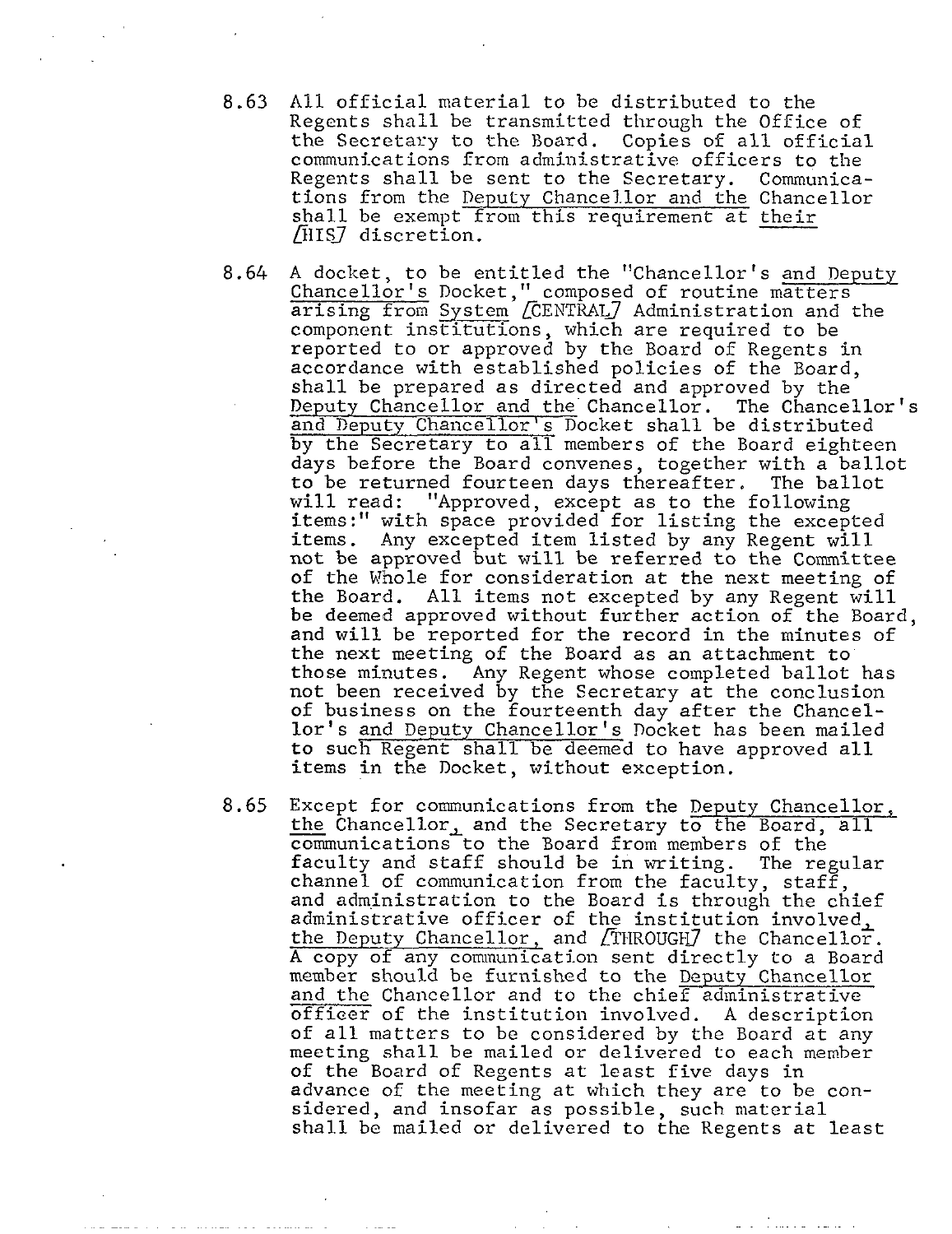ten days in advance of the meeting. Each such matter shall be accompanied by a summary of the facts pertaining thereto, the needs for action thereon, and the Deputy Chancellor's and the Chancellor's recommendations. Where contractual awards are involved, the summary shall show the method of competition, if any, the names and offers of all interested parties, and generally sufficient information to show the reasons for and fairness of each transaction. The Deputy Chancellor's and the The Deputy Chancellor's and the Chancellor's recommendations shall state whether or not they are fully concurred in by any institutional head involved, and if not, the views and recommendations of the institutional head shall be included. Any matter not sent to the members of the Board of Regents, documented as herein provided, at least five days in advance of the meeting at which it is to be considered, shall go over to the next meeting for consideration; provided, however, that if sufficient emergency exists requiring immediate action, and it appears that the delay was unavoidable, this requirement may be waived by a two-thirds vote of the Board.

- 8.7 Report to Press on Actions of Board.--Matters of public interest will be given, as promptly as possible after each meeting, to the press by the Executive Director of News and meeting, to the press by the Executive Director of News and **ITHEY** Information *[SERVICE]* under the direction of the Chairman of the Board,  $\overline{QR}$  the Chancellor, or the Deputy Chancellor.
- 8.8 Political and Otherwise Obviously Controversial Matters.-- The Board of Regents reserves to itself the responsibility for passing upon matters of a political or obviously controversial nature which represent an official position of The University of Texas System or any institution or deoartment thereof. Statements on such matters shall be made by the Chairman of the Board, COR7 the Chancellor, or the Deputy Chancellor. No Regent, officer, or faculty or staff member shall make or issue any public statement on any political or other subject of an obviously controversial nature which might reasonably be construed as a statement of the official position of The University of Texas System or any institution or department thereof, without the advance approval of the Board of Regents. It is not the intent of this policy statement to stifle the right of freedom of speech of anyone speaking in a personal capacity where he makes it clear that he is not speaking for The University of Texas System or any of its component institutions. Statements on matters of an emergency nature shall be cleared by the Deputy Chancellor and the Chancellor with the Chairman of the Board oE Regents .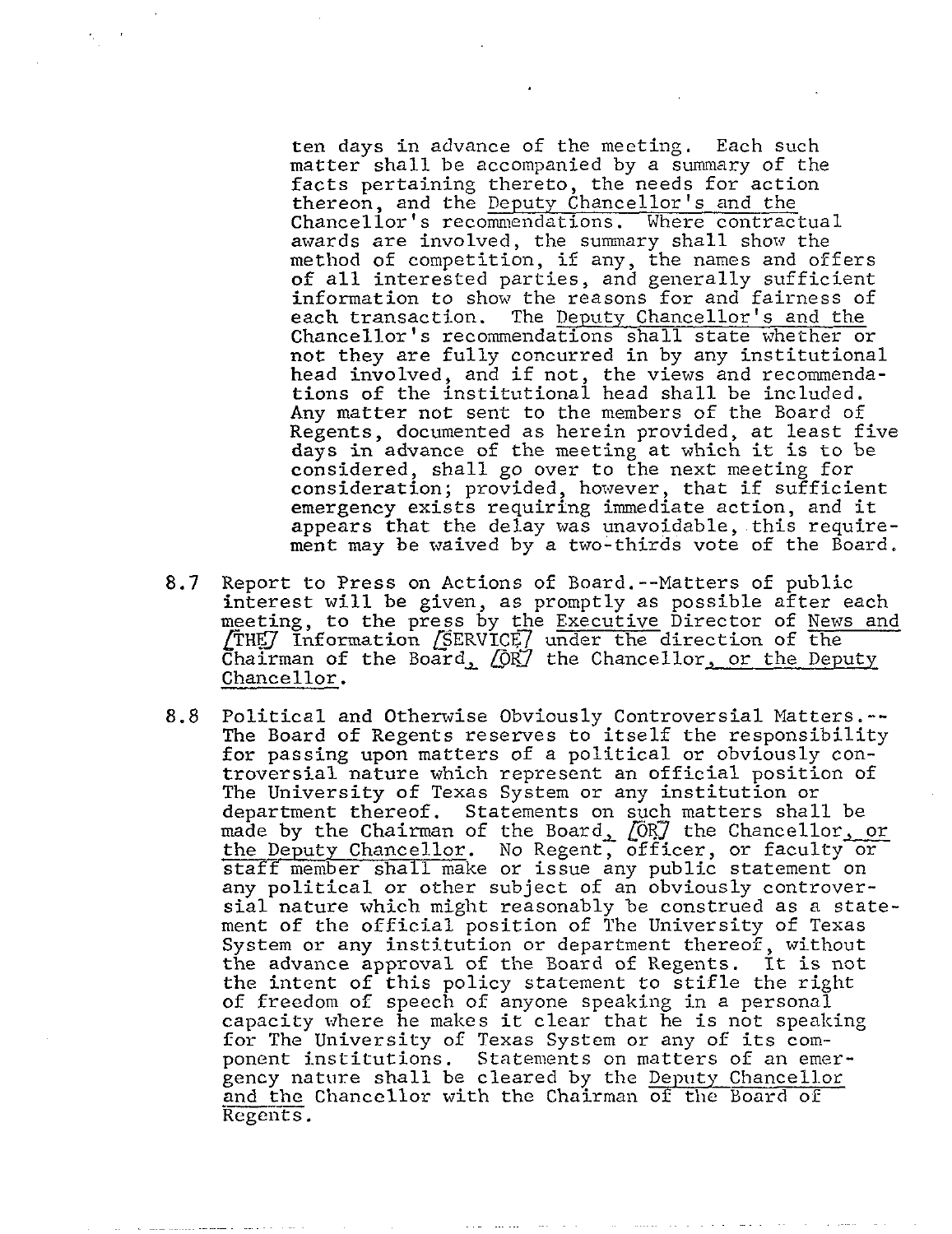2. Amend Chapter I, Part One, Regents' Rules and Regulations, by deleting Section 9 and its subsections and by renumbering Section 10, and subsections 10. **1** and 10.2 as Section 9, and subsections 9.1 and 9.2.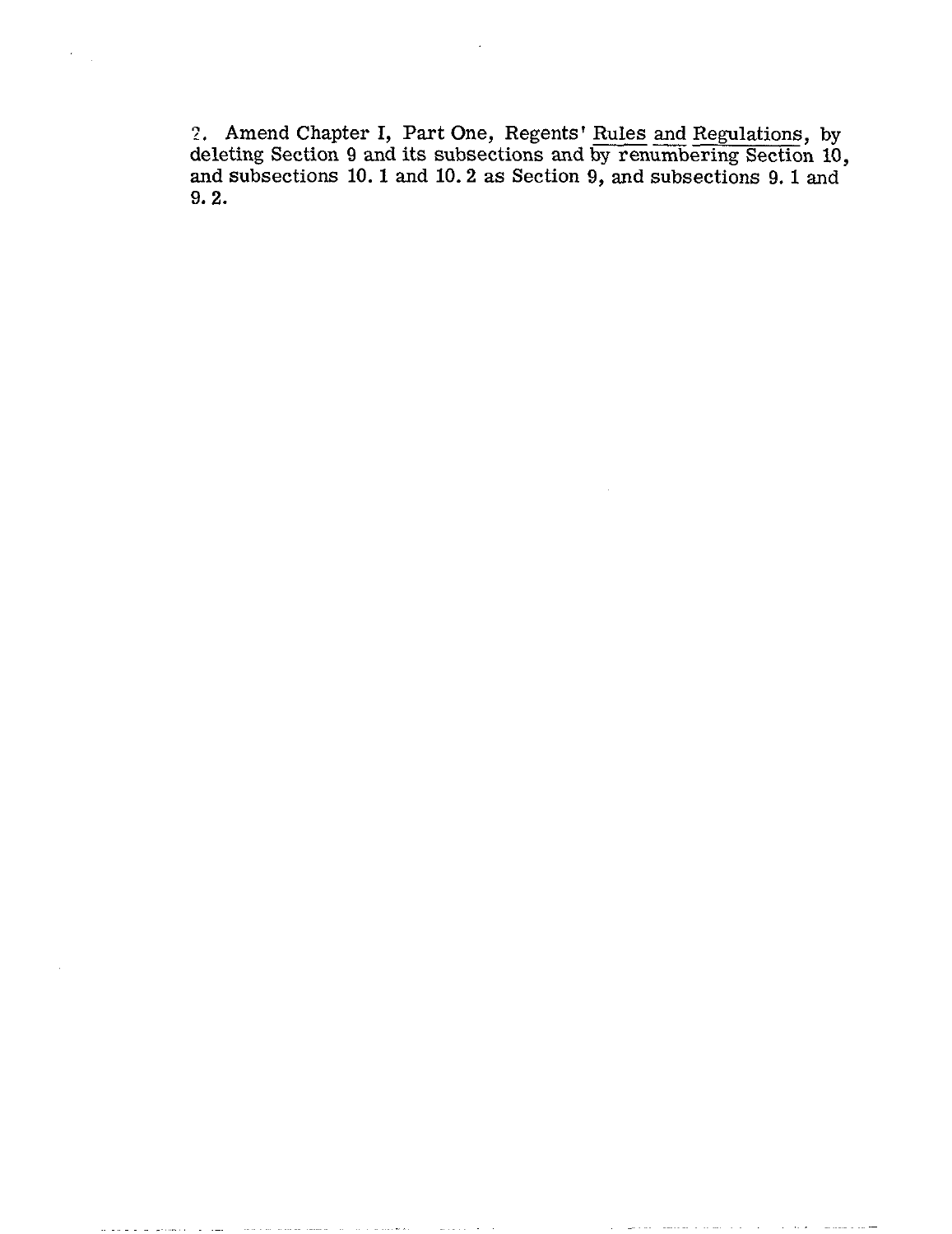

**OFFICE OF THE CI-IANCELLOR** 

**THE** *UNIVERSITY OF TEXAS SYSTEM*  **AUSTIN. TEXAS 78712** 

February 28, 1969

MEMORAN

1

TO: Chancellor Harry H. Ransom

FROM: Charles A. LeMaistre, M. D.

SUBJECT: Graduate Education

Attached is the final draft of a proposed amendment to Reqents' Rules and Regulations, Part one, Graduate Education in The Bio-Medical institutions of the University of Texas System.

The Health Affairs Council recommends, and I concur, your consideration of this statement as an addition following Chapter V. If you approve, it is my understanding that this will go to the Board of Regents in The Chancellor's orange book.

I am also forwarding a copy to Executive Vice-Chancellor Singletary.

CAL: sm

**cc:** Executive Vice-chancellor Singletary

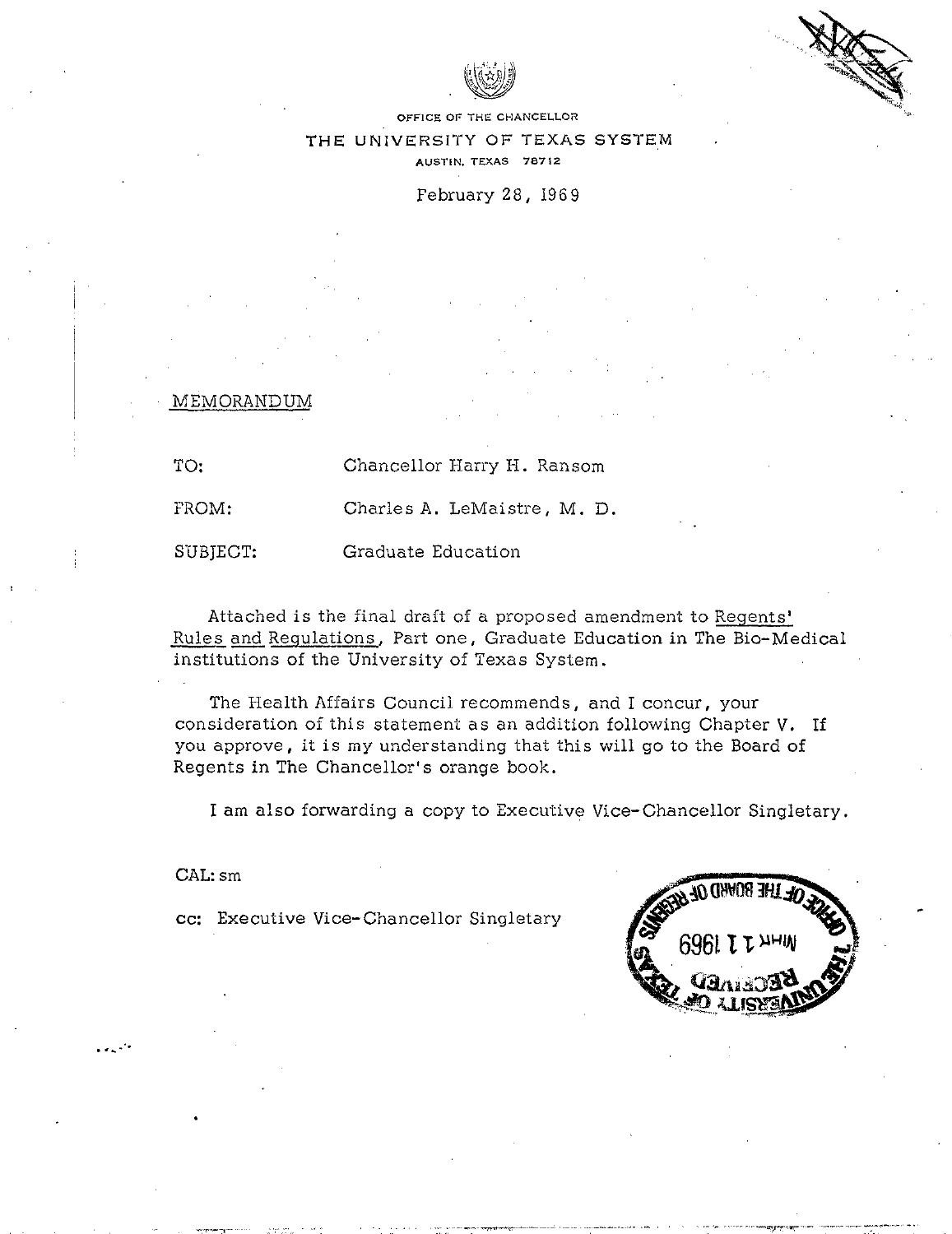# Graduate Education in the Bio-Medical Institutions of The University of Texas System

Sec. 1.0 Each of the bio-medical institutions of The University of Texas System, as defined by the Chancellor and approved by the Board of Regents, may have a Graduate School or two or more institutions may have a combined Graduate School.

Sec.  $1.1'$  "Graduate" education, as the term is used in these rules excludes programs which lead to the M.D. , D.D. S. , M. P.H. and D.P.H. degrees or other advanced degree programs as specifically excluded by the Board of Regents.

Sec. 2.0 The Chancellor has general responsibility for direction of the graduate programs, and subject to approval of the Board of Regents, is the ultimate authority in its administration.

Sec. 3.0 Relationship to the Health Affairs Council

The Chairman of the Graduate Council for the bio-medical institutions shall serve the Health Affairs Council on matters pertaining to graduate education.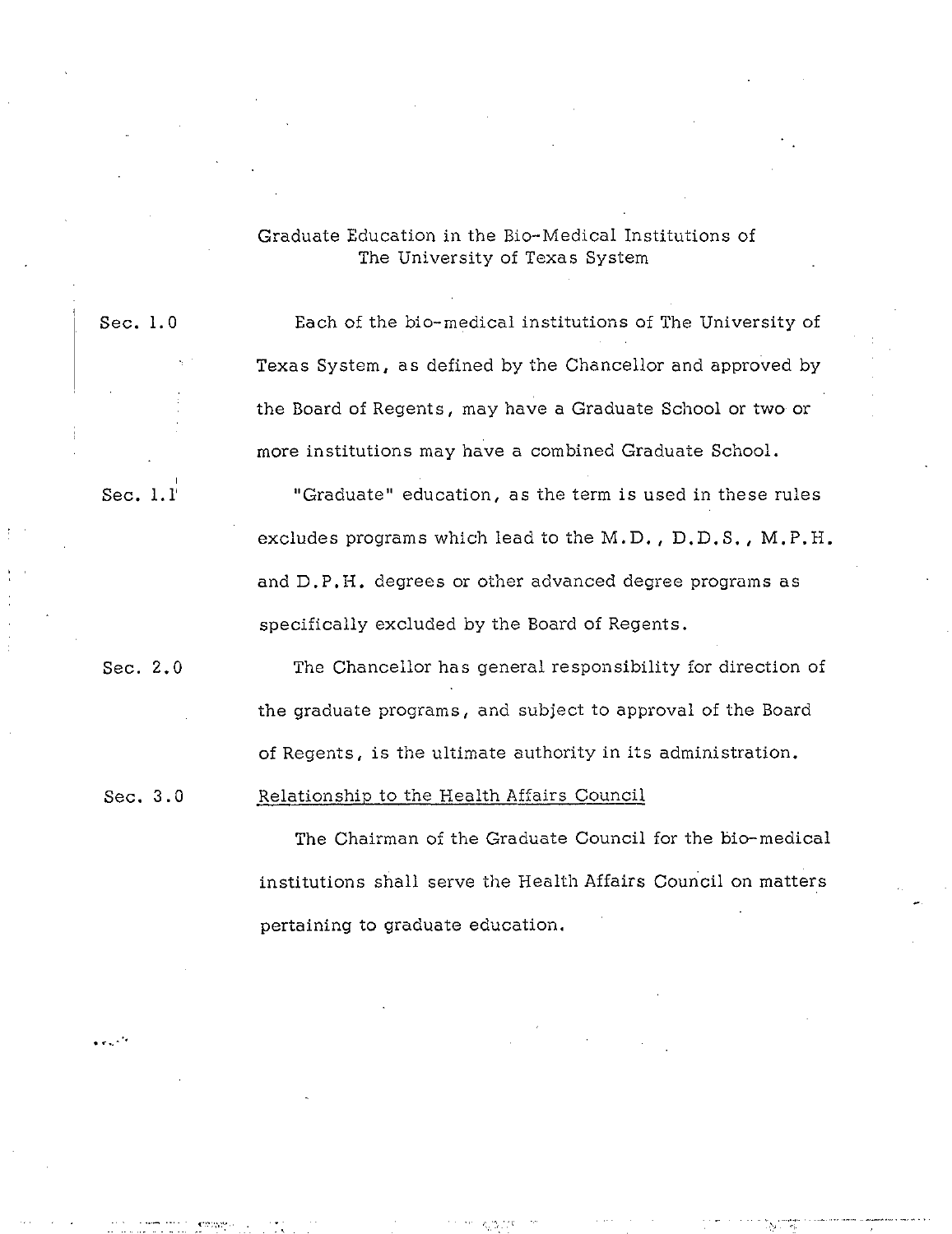### Sec. 4.0 Graduate Council for the Bio-Medical Institutions

There shall be a Graduate Council for the Bio-Medical institutions to be made up of the graduate administrators of the institutions and one elected member from the graduate faculty of each institution, the latter to serve for a two year period. The Graduate Council shall elect its own Chairman. The Chancellor, Executive Vice-chancellor for Health Affairs, and the institution heads shall be ex-officio members without vote. The Graduate Council shall advise the Health Affairs Council on matters concerning graduate education in the bio-medical institutions, and shall make recommendations on policy, quality and coordination of future graduate programs.

Sec. 5.0 The head of each institution shall have authority over the graduate programs in that institution.

### Sec. 6.0 Graduate Program Administrators

Each of the bio-medical institutions of The University of Texas System which offers graduate programs shall have a graduate administrator. The graduate administrator, who must be a member of the Graduate Faculty, shall be appointed by the institution head with the approval of the Chancellor and the Board of Regents..

 $\overline{c}$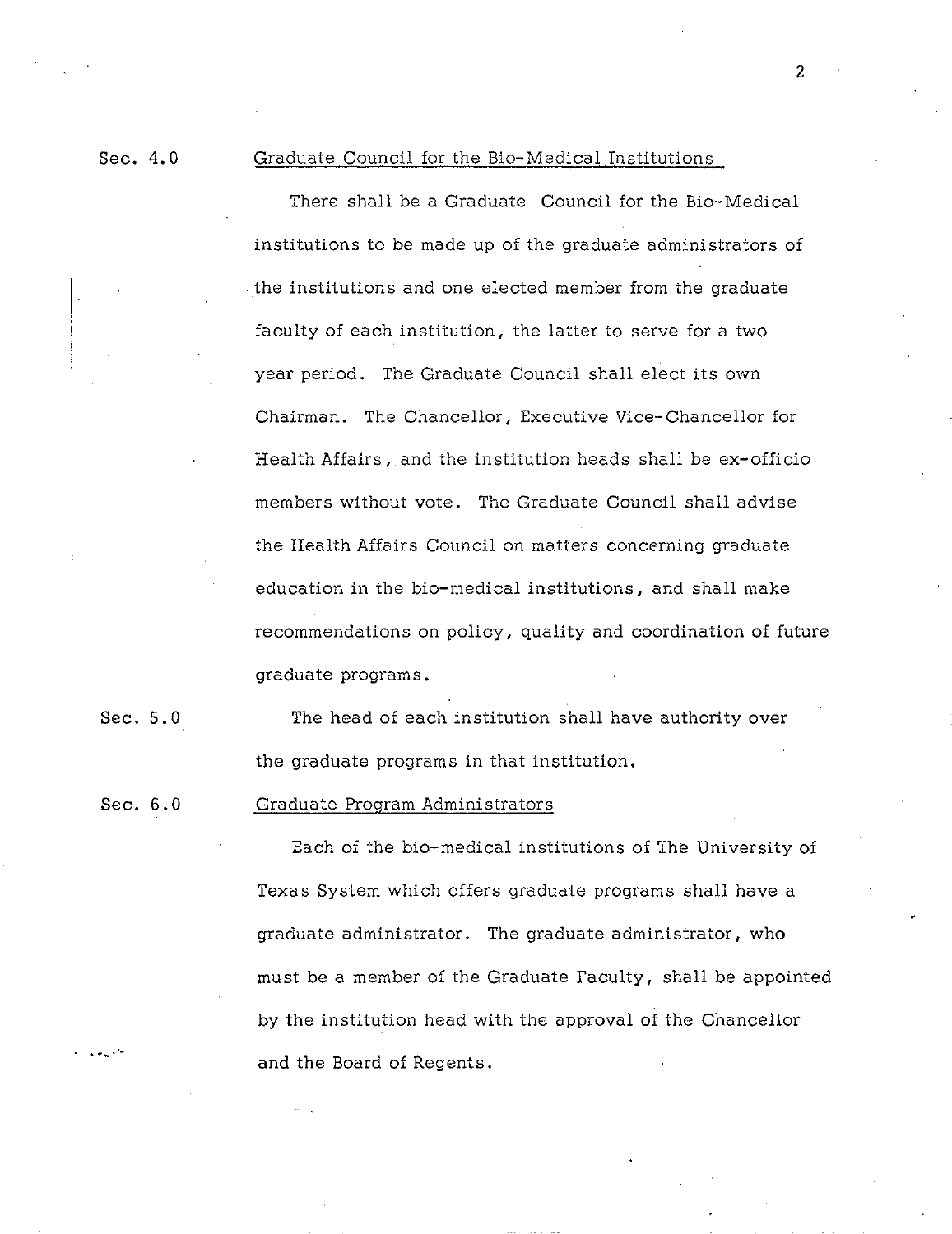## Sec. 7.0 Graduate Faculties of the Medical Institutions

Each institution with a graduate program shall have a Graduate Faculty composed of persons qualified by their scholarly or creative work and effectiveness in teaching graduate students. The Graduate Faculties are composed of Members, Special Members, and Associates. The Graduate Faculty shall meet as a body at least once each academic year.

I

!

## Sec. 7.1 Membership in the Graduate Faculty

Any faculty member who holds a position of tenure in a department or comparable unit conducting an active graduate program not excluded under Section I, or who has demonstrated competence in graduate education, and who is or on appointment will be, an active participant in such a graduate program, becomes a member of the Graduate Faculty upon certification by the appropriate Committee on Graduate Studies and approval by the graduate administrator, the head of the institution, the Executive Vice-chancellor for Health Affairs, the Chancellor and the Board of Regents. Faculty members holding tenure positions in a department that does not have an active graduate program, but who are active participants in joint graduate programs may be certified by the appropriate Committee on Graduate Studies.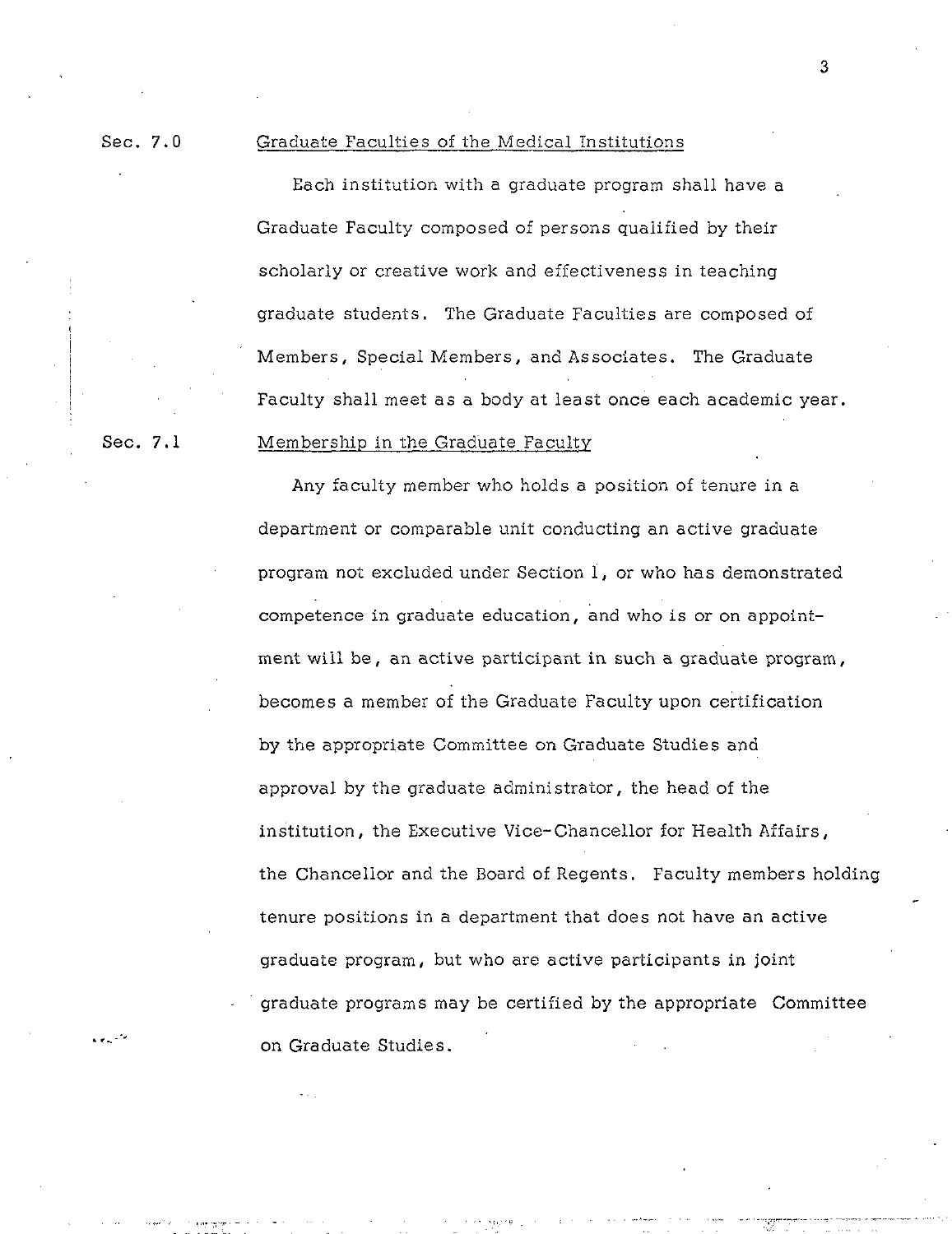#### Sec. 7.11 Special Members

Outstanding persons from government, industry, and professions, foundations, or other academic institutions who are granted teaching responsibilities on a visiting or part-time basis in connection with the graduate program may be appointed a Special Member of the Graduate Faculty of that institution for the duration of his teaching assignment. The appointment shall be by nomination by the appropriate Committee on Graduate Studies and approval of the local graduate administrator and institution head.

N

#### Sec. 7.12 Associates

Non-tenured Faculty Members or those who have yet to demonstrate competence in graduate education who will participate actively in graduate education and research may become Associates of the Graduate Faculty upon certification by the appropriate Committee on Graduate Studies and.the graduate administrator and institution head. An Associate of the Graduate Faculty shall be eligible to supervise Master's theses, and on approval by the appropriate Committee on Graduate Studies, and with the approve1 of the graduate administrator, an Associate may supervise particular doctoral dissertations. An Associate is not eligible for membership on the Graduate Executive Committee.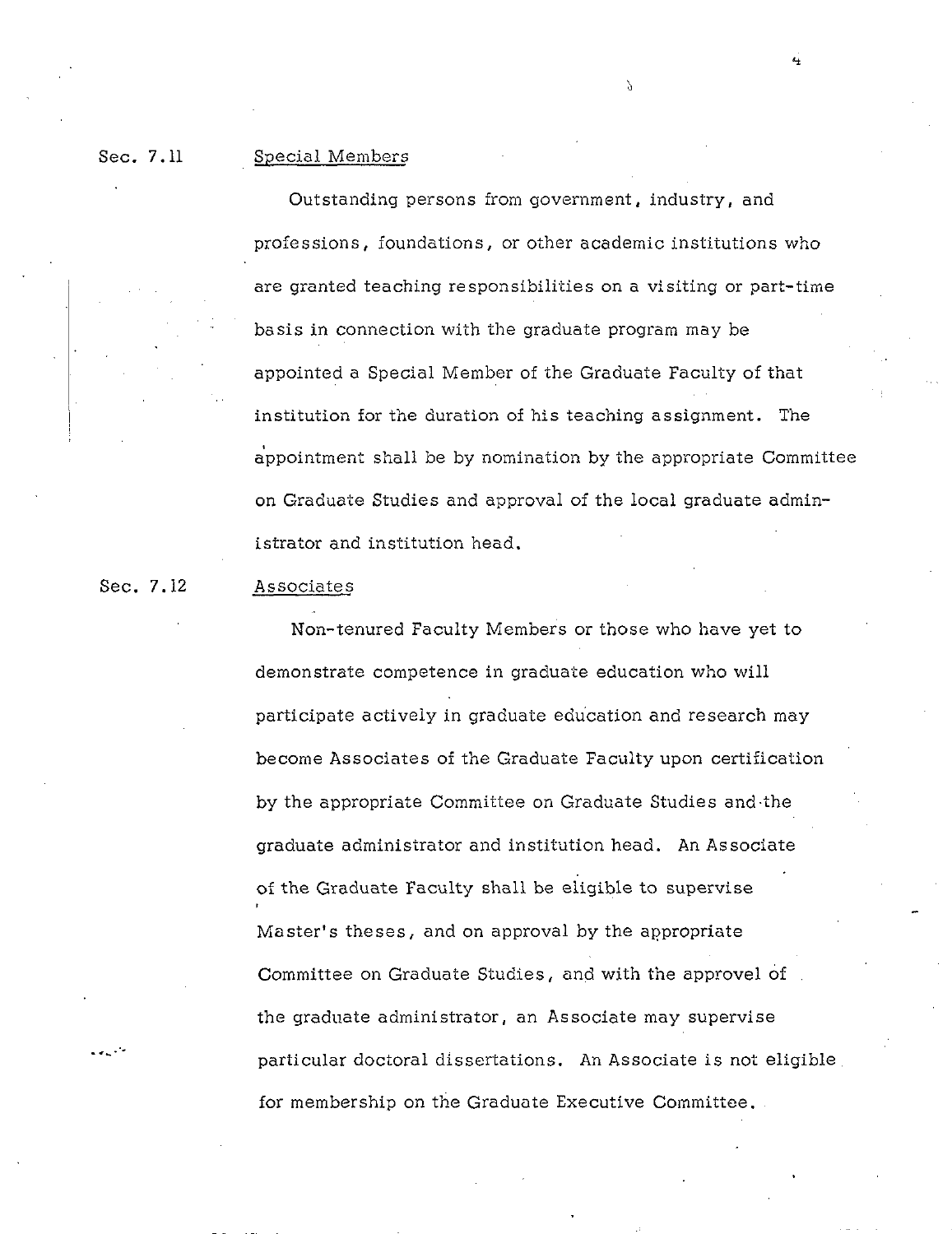Sec. 7.2 Graduate Instruction

A thesis or dissertation course may be taught only by a Member, Special Member, or Associate of a Graduate Faculty. Sec. 8.0 Institution Graduate Administration

> The Graduate Faculty of each institution may exercise its legislative functions through a Graduate Executive Committee to consist of the local graduate administrator and not less than four members of the Graduate Faculty to be elected annually by the Graduate Faculty. The Graduate Executive Committee shall be responsible for formulating general academic policies of the graduate program at its institution and shall meet regularly during each academic year. The graduate administrator shall serve as Chairman but shall not vote except in case of tie votes.

### Sec. 9.0 Committee on Graduate Studies

The Graduate Executive Committee at each institution may establish a Committee on Graduate Studies for each academic area in which a graduate program is ofiered or proposed.

-

Sec. 9.1 The Committees on Graduate Studies shall make recommendations concerning new degree programs, new graduate courses,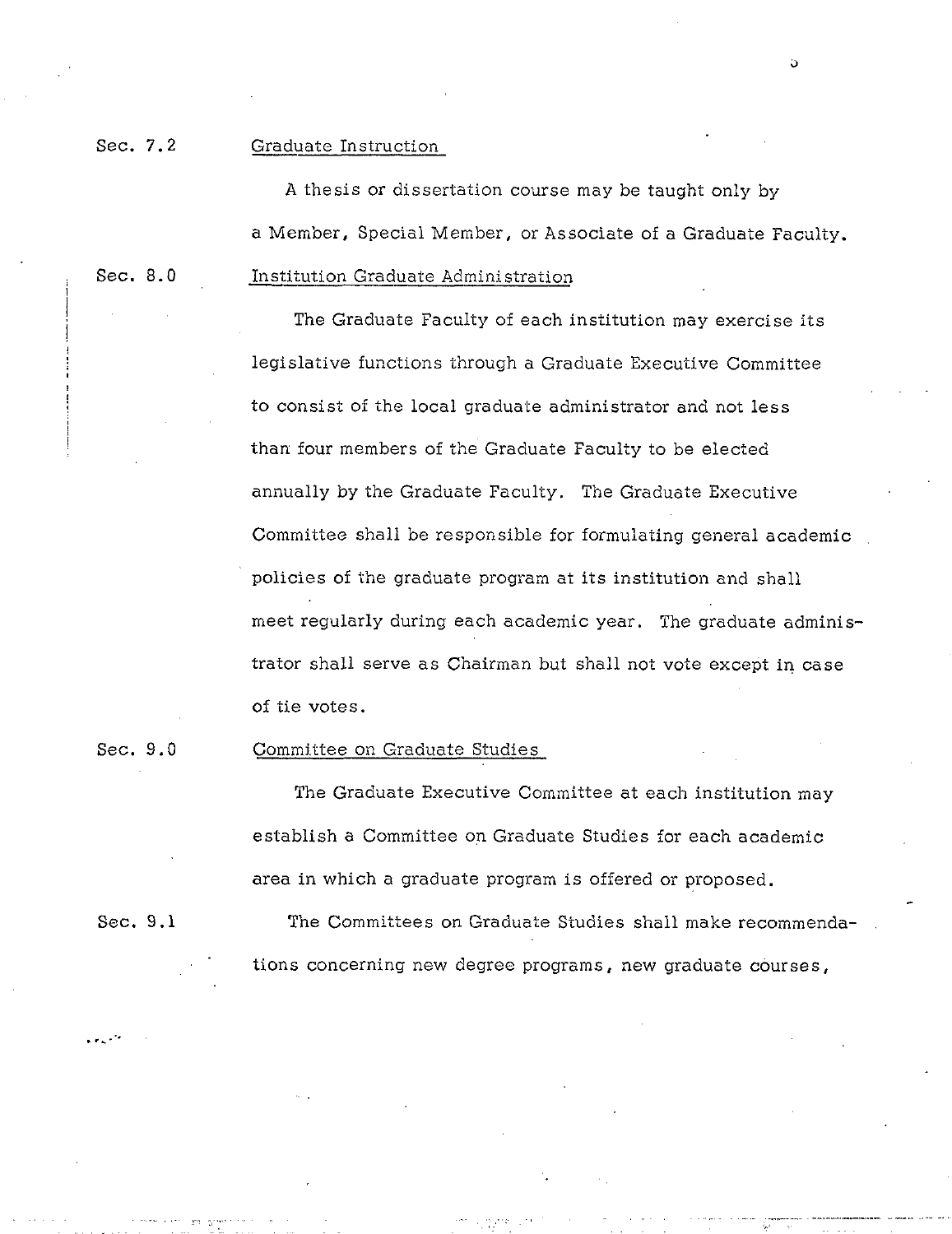Sec. 9.1 (cont.)

I

!

changes in graduate courses, and shall designate teachers of thesis or dissertation courses. These recommendations shall be reviewed by the Graduate Executive Committee for its approval. Each Committee on Graduate Studies is responsible for recommending admissions to candidacy for all graduate degrees in its academic area. Each committee shall elect its own Chairman,

## Sec. 9.2 Transitional Administration

Until there is a Committee on Graduate Studies for an academic area in which graduate work is offered or planned, the institutional Graduate Faculty shall perform the duties of the Committee on Graduate Studies through a committee appointed by the graduate administrator.

## Sec. 10.0 Graduate Advisors

In each academic department with a graduate program, the Chairman of the Department in consultation with that department's Committee on Graduate Studies and the graduate administrator shall appoint one or more Graduate Advisors for that area. The Graduate Advisor shall be the representative of the graduate administrator in a11 matters pertaining to the advising of graduate students taking major work in that academic area. The chairman retains responsibility for the